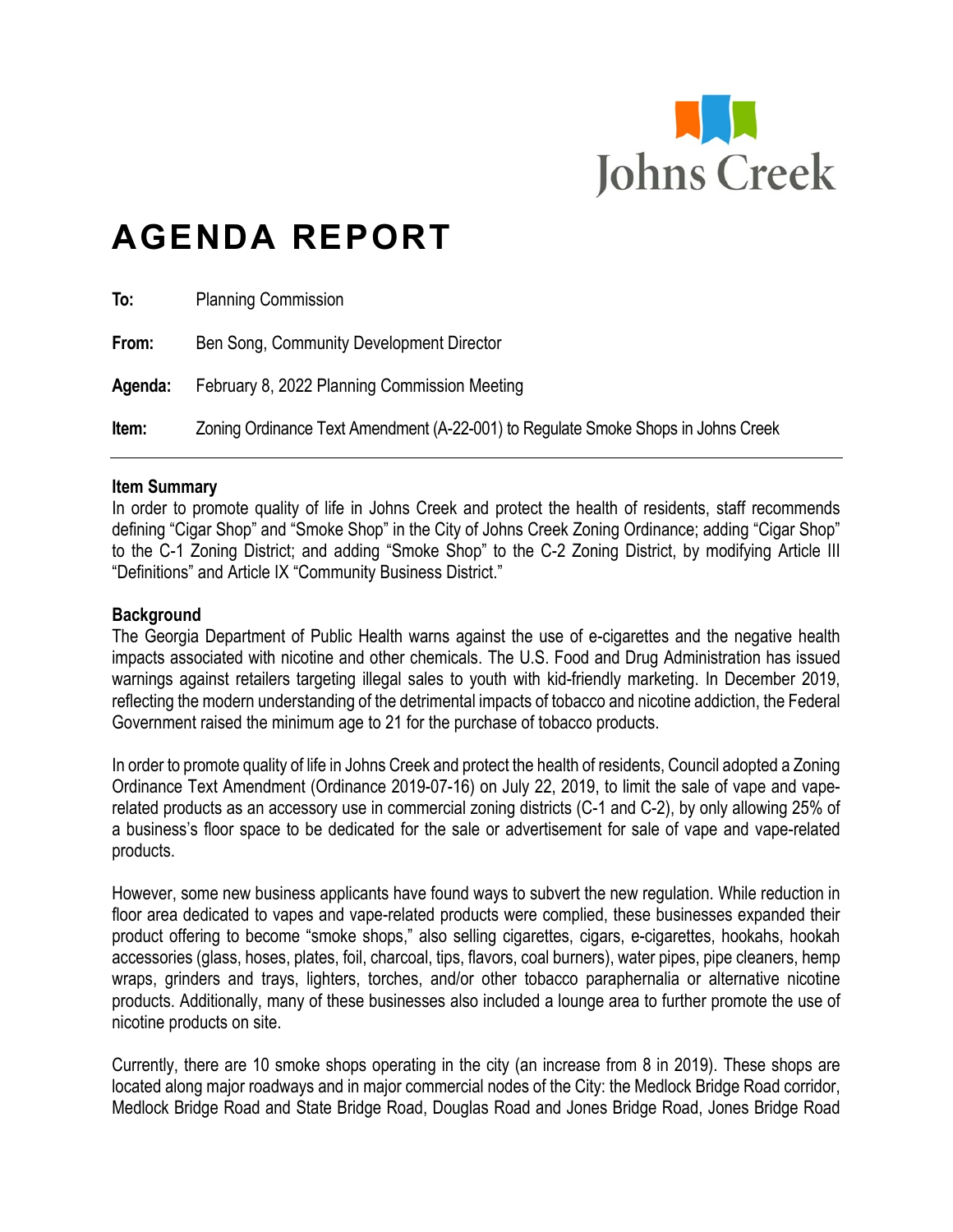and Abbotts Bridge Road, Jones Bridge Road and Old Alabama Road, Haynes Bridge Road and Nesbit Ferry Road/Old Alabama Road, and Barnwell Road and Holcomb Bridge Road (location map below).



In response to a surge in smoke shop inquiries, at the August 30 City Council meeting, the Mayor and Council imposed a 6-month moratorium on accepting and processing business tax certificates, building permit applications, and issuance of certificates of occupancy for vape and smoke shops throughout the City, to allow staff the time required to research and evaluate appropriate zoning regulations.

# **Update**

Staff reviewed ordinances from twelve adjacent and nearby jurisdictions related to smoke shops, and also reached out to their planning staff for in-depth discussions. Six jurisdictions (Alpharetta, Duluth, Forsyth County, Gwinnett County, Milton and Norcross) impose various restrictions (Attachment 1) on the sale and use of smoking-related products. These restrictions include:

- Banning the use from all districts (Milton);
- Requiring a conditional or special use permit which requires a City Council or Board of Commissioners hearing (Alpharetta, Duluth, Forsyth County);
- Limiting the use to only industrial or high-intensity commercial zoning districts (Alpharetta, Gwinnett County, Norcross);
- Imposing a distance separation requirement (Alpharetta, Forsyth County, Norcross)

The remaining six jurisdictions (Brookhaven, DeKalb County, Dunwoody, Peachtree Corners, Roswell, Sandy Springs) currently do not differentiate smoke shops from general retail, allowing for this use to occur in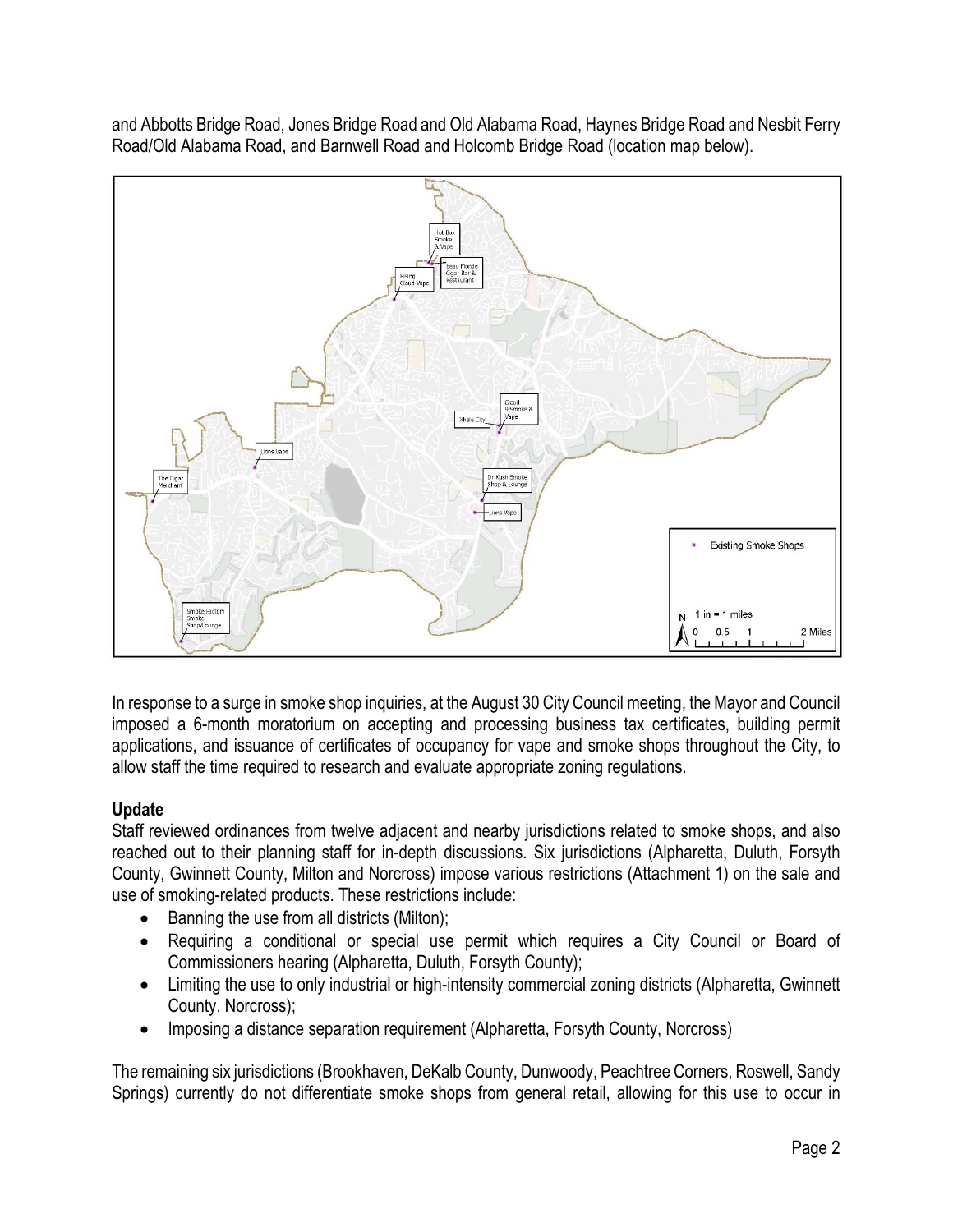commercial, mixed-use and industrial districts (Attachment 2). However, several jurisdictions expressed their concerns over the growing number of smoke/vape shops and foresee an upcoming text amendment in their respective jurisdiction.

# **Analysis**

Allowing for smoke shops in the higher-intensity C-2 Zoning District would be appropriate, as there are only four C-2 zoned properties in Johns Creek, and all have specific uses regulated by zoning conditions and/or site plans. Therefore, even if smoke shops were made a permitted use in C-2 zoning, no property could currently allow for smoke shops without requiring rezoning. Additional distance separation requirements from churches, schools, government facilities, and other smoke shops would further protect the health of residents.

Cigar shops would be excluded from the smoke shop category and be separately defined and regulated.

#### **Staff Recommendations**

Staff recommends defining "Cigar Shop" and "Smoke Shop," adding "Cigar Shop" to the C-1 Zoning District, and adding "Smoke Shop" to the C-2 Zoning District, by modifying Article III "Definitions" and Article IX "Community Business District" of the City of Johns Creek Zoning Ordinance, as follows:

# **1. Add definitions of "Cigar Shop" and "Smoke Shop"**

# *3.3.3.C.*

*Cigar Shop. Any business establishment that sells full-sized, hand-rolled cigars, and derives at least 60 percent of its total annual gross sales from the sale of full-sized, hand-rolled cigars and cigarrelated products for consumption on or off the premises. Such retail establishments shall not advertise, display, store, sell or permit the on-premises use of:*

- *1) Vape products, including electronic smoking devices, component parts or e-liquids;*
- *2) Hookahs pipes and products, glass pipes or bongs;*
- *3) Cigarettes; or*
- *4) Unrolled tobacco or machine rolled tobacco products.*

# *3.3.19.S.*

*Smoke Shop. Any business establishment that dedicates to the display, sale, distribution, delivery, offering, furnishing, marketing or use of tobacco, tobacco products, or alternative nicotine products/instruments, or any combination thereof, including but not limited to cigarettes, cigars, ecigarettes, hookahs, vapes. This definition shall not include cigar shops, or any grocery stores, gas stations or similar retail use that only sells conventional cigars, or alternatively sells cigarettes only as an accessory sale (ten percent or less of total sales).*

*Such businesses shall be located within a retail shopping center and shall not be allowed within 100 yards of any Church, Temple or Place of Worship, or within 200 yards of any School, College, University or Governmental Facility, or within 500 yards of another smoke shop. Distance shall be measured by a straight line without regard to intervening structures or objects, from the front door of the smoke shop to the closest point on a boundary of any parcels containing a Church, Temple or Place of Worship, School, College, University, Government Facility, or another smoke shop.*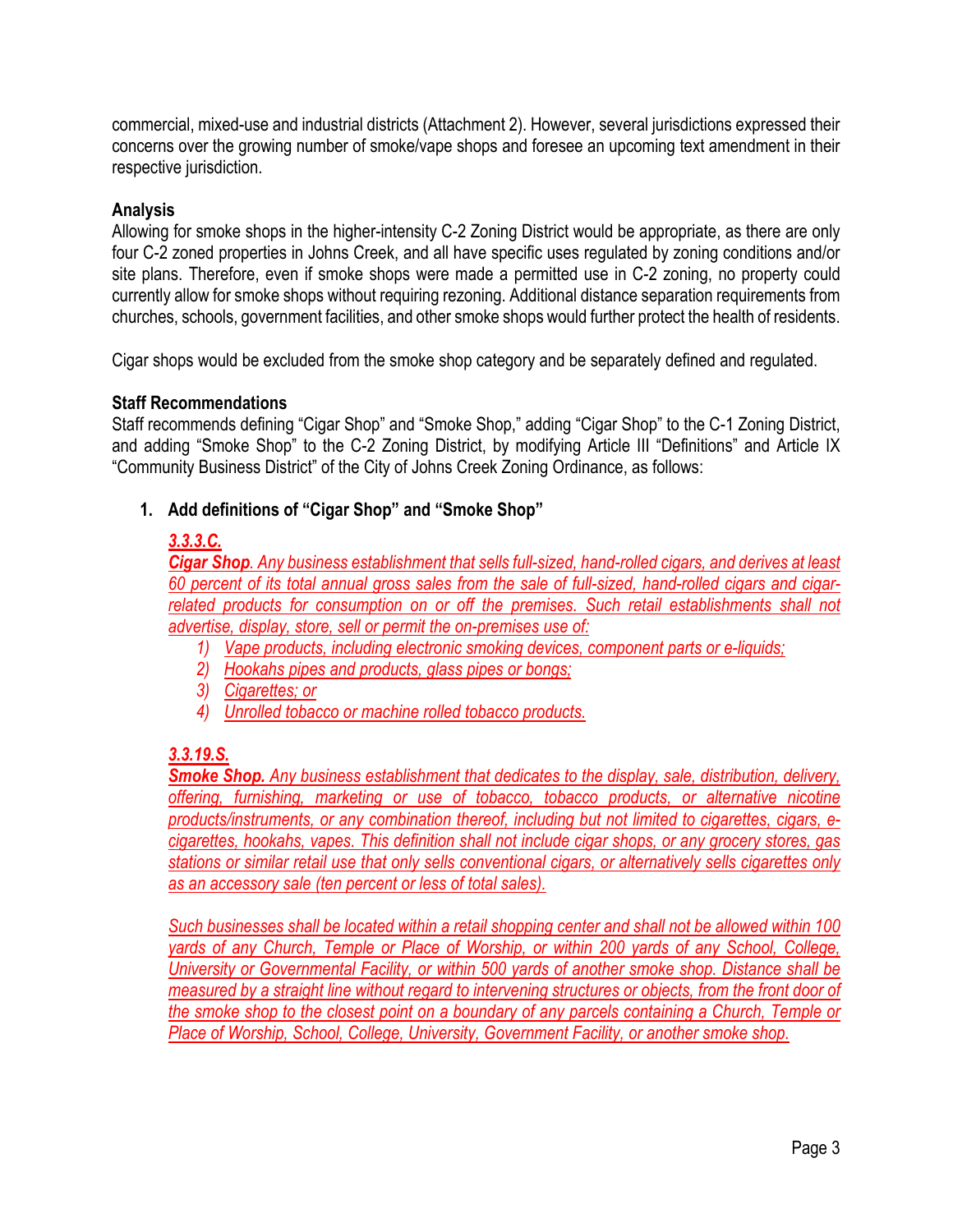**2. Add "Cigar Shop" to C-1 Zoning District, and Limit "Smoke Shop" to C-2 Zoning District** 

# *Section 9.1. C-1 Community Business District*

#### *Section 9.1.2.A. Permitted Uses.*

- *1. Amusements, Indoor*
- *2. Art Galleries*
- *3. Assembly Halls*
- *4. Automotive Parking Lots*
- *5. Automotive Specialty Shops*
- *6. Catering, Carry-out and Delivery*
- *7. Church, Temple or Other Place of Worship*

*8. Cigar Shops*

*8.9. Clinics*

*9.10. Convalescent Center/Nursing/Hospice*

- *10.11. Day Care Facilities*
- *11.12. Delicatessens*
- *12.13. Financial Establishments*
- *13.14. Funeral Homes*
- *14.15. Garage, Automobile Repair except painting, body repair and overhaul of major*

*components*

- *15.16. Group Residences*
- *16.17. Gymnasiums*
- *17.18. Hotels*
- *18.19. Health Club/Spa*
- *19.20. Laundromats*
- *20.21. Landscaping Business, Garden Center*
- *21.22. Laundry and Dry Cleaning Shops*
- *22.23. Lawn Service Businesses*
- *23.24. Libraries*
- *24.25. Communication Services*
- *25.26. Millinery or Similar Trade whenever products are sold retail, exclusively on the site where produced.*
- *26.27. Motels*
- *27.28. Museums*
- *28.29. Offices*
- *29.30. Parking Garages/Decks*
- *30.31. Parking Lots*
- *31.32. Personal Care Homes, Congregate*
- *32.33. Personal Services including barber, beauty*
- *33.34. Pet Grooming (No overnight stay)*
- *34.35. Photography Studios*
- *35.36. Plant Nurseries*
- *36.37. Printing Shops, Convenience*
- *37.38. Repair Shops not involving any manufacturing on the site*
- *38.39. Research Laboratories*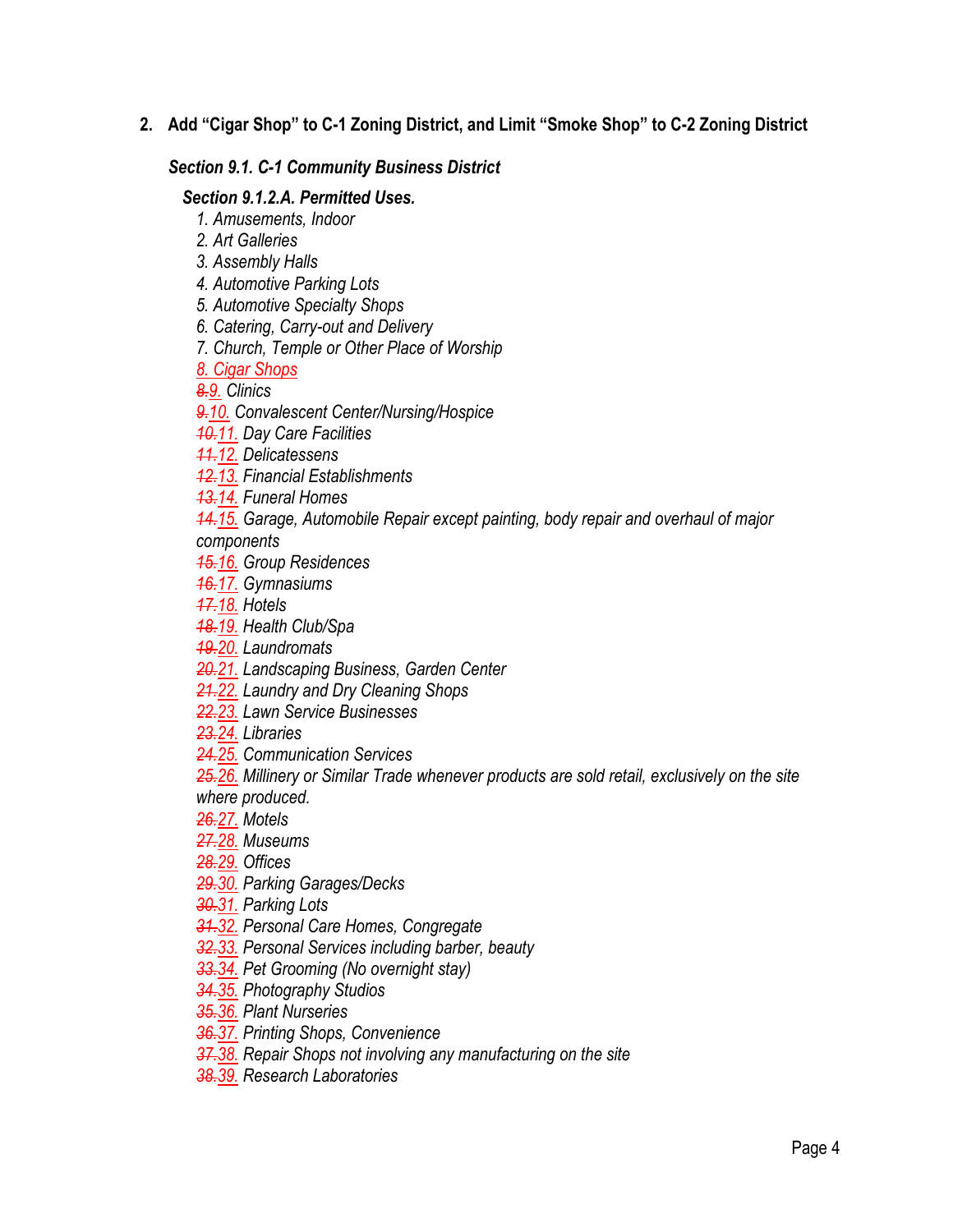*39.40. Restaurants*

*40.41. Retail Stores or Shops*

*41.42. School of Business, Dance, Music or similar schools*

*42.43. Service Stations except that repair and service offerings shall not include painting, body repair nor overhaul of major components, and no portion of the site shall be used for the display of cars for sale.*

*43.44. Stadiums*

*44.45. Theaters*

*45.46. Recycling Centers, Collecting*

#### *Section 9.2. C-2 Community Business District Section 9.2.2.A. Permitted Uses.*

*1. Any Use Permitted in the C-1 District*

*2. Automotive Garage*

*3. Automotive Repair Garage*

*4. Automobile & Light Truck Sales/Leasing*

*5. Batting Cage, Outdoor*

*6. Bowling Alley*

*7. Brewery*

*8. Car Wash*

*9. Check Cashing Establishment*

*10. Drive-in Theater*

*11. Garage, Automobile Repair*

*12. Landscaping Business*

*13. Lawn Service Business*

*14. Laundry and/or Dry Cleaning Plant Distribution Center. Not including processing, fabrication or manufacturing.*

*15. Pawn Shop*

*16. Plant Nursery*

*17. Plumbing Shop associated with retail sales*

*18. Radio and Television Stations*

*19. Service Establishments*

*20. Skating Rink*

*21. Smoke Shop*

*21.22. Tinsmithing Shop associated with retail sales*

#### **3. Remove Vape Shop Restrictions Per Ordinance 2019-07-16**

# *Section 9.1. C-1 Community Business District*

# *Section 9.1.2.B. Accessory Uses.*

*Accessory Uses. Structures and land may be used for uses customarily incidental to any permitted use. Automobile and/or moving truck rental may be used in accessory only to an associated permitted use. Not more than 45 percent of the floor area of a building or land may be devoted to storage incidental to primary uses. Not more than twenty-five percent of the floor area of a business premises may be devoted to the sale or advertisement for sale of vape or vape-related products.*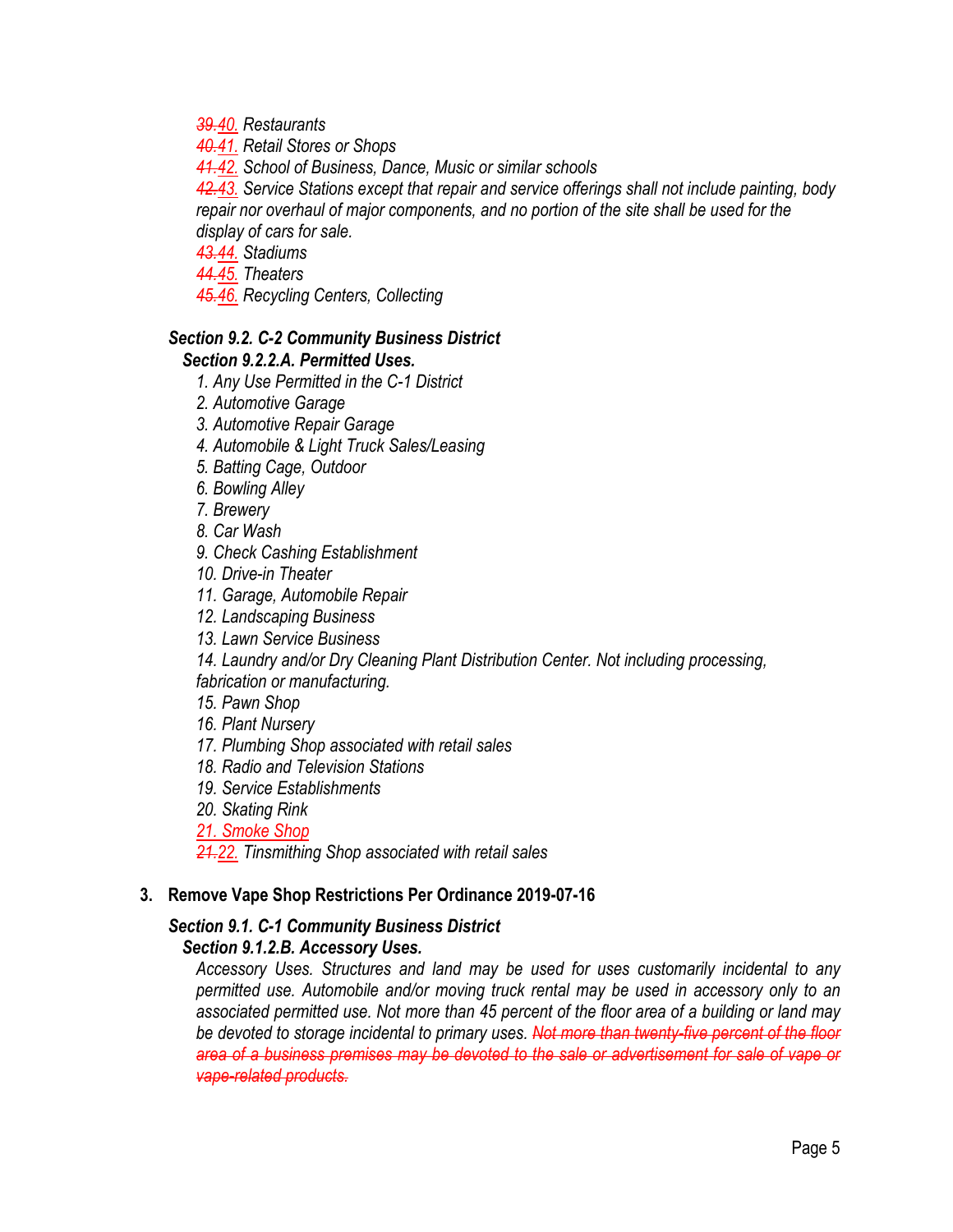# *Section 9.2. C-2 Community Business District Section 9.2.2.B. Accessory Uses.*

*Accessory Uses. Structures and land may be used for uses customarily incidental to any permitted use. Not more than twenty-five percent of the floor area of a business premises may be devoted to the sale or advertisement for sale of vape or vape-related products.*

On December 8, 2021, Staff presented the proposed text amendment to the iHeart Johns Creek Advisory Committee, and received unanimous support for staff's recommended amendment to the Zoning Ordinance to regulate smoke shops.

# **Attachments**

- 1. Research on Jurisdictions with Smoke Shop Regulations
- 2. Research on Jurisdictions without Smoke Shop Regulations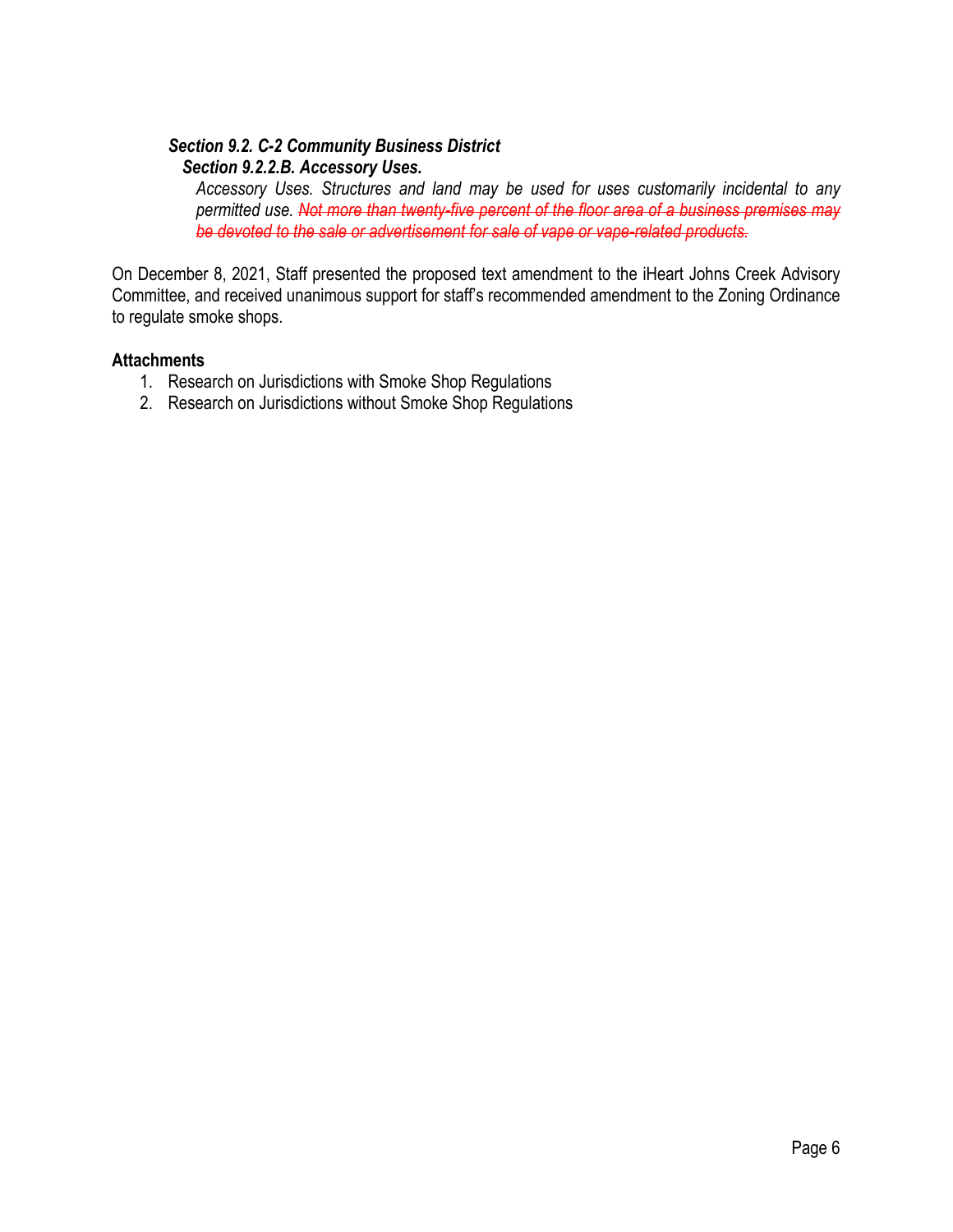# **Attachment 1: Jurisdictions with Smoke Shop Regulations**

| <b>Jurisdiction</b> | Category                                                                                  | Definition(s)                                                                                                                                                                                                                                                                                                                                                                                                                                                                                                                                                                                                                                                                                                                                                                                                                                                                                                                                                                                                                                                                                                                                                                                                                                                                                                      | <b>Restriction(s)</b>                                                                                                                                                                                                                                                                                                                                                                                                                                                                                                                                                                                                                                         |  |
|---------------------|-------------------------------------------------------------------------------------------|--------------------------------------------------------------------------------------------------------------------------------------------------------------------------------------------------------------------------------------------------------------------------------------------------------------------------------------------------------------------------------------------------------------------------------------------------------------------------------------------------------------------------------------------------------------------------------------------------------------------------------------------------------------------------------------------------------------------------------------------------------------------------------------------------------------------------------------------------------------------------------------------------------------------------------------------------------------------------------------------------------------------------------------------------------------------------------------------------------------------------------------------------------------------------------------------------------------------------------------------------------------------------------------------------------------------|---------------------------------------------------------------------------------------------------------------------------------------------------------------------------------------------------------------------------------------------------------------------------------------------------------------------------------------------------------------------------------------------------------------------------------------------------------------------------------------------------------------------------------------------------------------------------------------------------------------------------------------------------------------|--|
| Alpharetta          | Smoke Shop<br>and Tobacco Store                                                           | Any business premises dedicated to the display, sale, distribution,<br>delivery, offering, furnishing, or marketing<br>of tobacco, tobacco products, or instruments, vape products, or any<br>combination thereof.                                                                                                                                                                                                                                                                                                                                                                                                                                                                                                                                                                                                                                                                                                                                                                                                                                                                                                                                                                                                                                                                                                 | <b>By-right Use in:</b><br>$\bullet$ L-1: Industrial<br><b>Conditional Use in:</b><br>• C-1: Neighborhood Commercial<br>• C-2: General Commercial                                                                                                                                                                                                                                                                                                                                                                                                                                                                                                             |  |
|                     |                                                                                           | "Smoke shop and tobacco store" shall not include any grocery store,<br>supermarket, convenience store or similar retail use that only sells<br>conventional cigars, cigarettes, vape or tobacco as an ancillary sale<br>(ten percent or less of total sales).                                                                                                                                                                                                                                                                                                                                                                                                                                                                                                                                                                                                                                                                                                                                                                                                                                                                                                                                                                                                                                                      | <b>Location Requirements:</b><br>• located within a retail center<br>• Not allowed within 2,000 feet to a school,<br>religious institution, government building, park,<br>residential dwelling or each other<br>• Distance measured from premises to premises                                                                                                                                                                                                                                                                                                                                                                                                 |  |
| Duluth              | Cigar, Tobacco and Other<br>Smoker's Supply Stores                                        | None                                                                                                                                                                                                                                                                                                                                                                                                                                                                                                                                                                                                                                                                                                                                                                                                                                                                                                                                                                                                                                                                                                                                                                                                                                                                                                               | Special Use Permit in C-2 General Business                                                                                                                                                                                                                                                                                                                                                                                                                                                                                                                                                                                                                    |  |
| Forsyth             | Smoke shops; Vapor<br>cigarette shops; Non-<br>traditional tobacco<br>paraphernalia shops | Non-traditional tobacco paraphernalia:<br>Non-traditional instruments designed so to facilitate the smoking,<br>consumption or ingestion of tobacco or nicotine in any form (such<br>as bongs, hookah pipes, or faux jewelry, bracelets, or necklaces<br>commonly associated with tobacco, vaping, or drug use, with one<br>purpose of such items being the inhalation or ingestion of tobacco<br>or drugs); provided, however, that the term "non-traditional<br>tobacco paraphernalia" shall exclude alternative nicotine products,<br>cigarette papers or wrappers, blunt wraps, traditional tobacco pipes<br>(such as brand names Briar and Meerschaum), holders, cigarette<br>rolling machines, or other products, devices, or substances used for<br>the purpose of making tobacco cigarettes<br><b>Alternative Nicotine Products:</b><br>An electronic product or device that employs an electronic heating<br>element, power source, electronic circuit, battery, or other<br>electronic, chemical, or mechanical means to produce a vapor that<br>delivers nicotine to the person inhaling from the device, including<br>e-cigarettes, e-cigars, IQOS, and e-pipes, whether manufactured,<br>distributed, marketed, or sold as an e-cigarette, e-cigar, e-pipe, but<br>not including e-hookahs or e-bongs | <b>Conditional Use in:</b><br>• NS: Neighborhood Shopping<br>• UV: Urban Village<br>• CBD: Commercial Business<br>• HB: Highway Business<br>• OCMS: Office Commercial Multiple Story<br><b>Location Requirements:</b><br>• Not allowed within 100 yards of any church<br>building or within 200 yards of any school<br>building, educational building, school grounds,<br>or college campus<br>• Distance measured from the front door of the<br>premise to the property line of the tract upon<br>which is located the nearest church building,<br>school building, educational building, school<br>grounds or college grounds or college campus<br>building |  |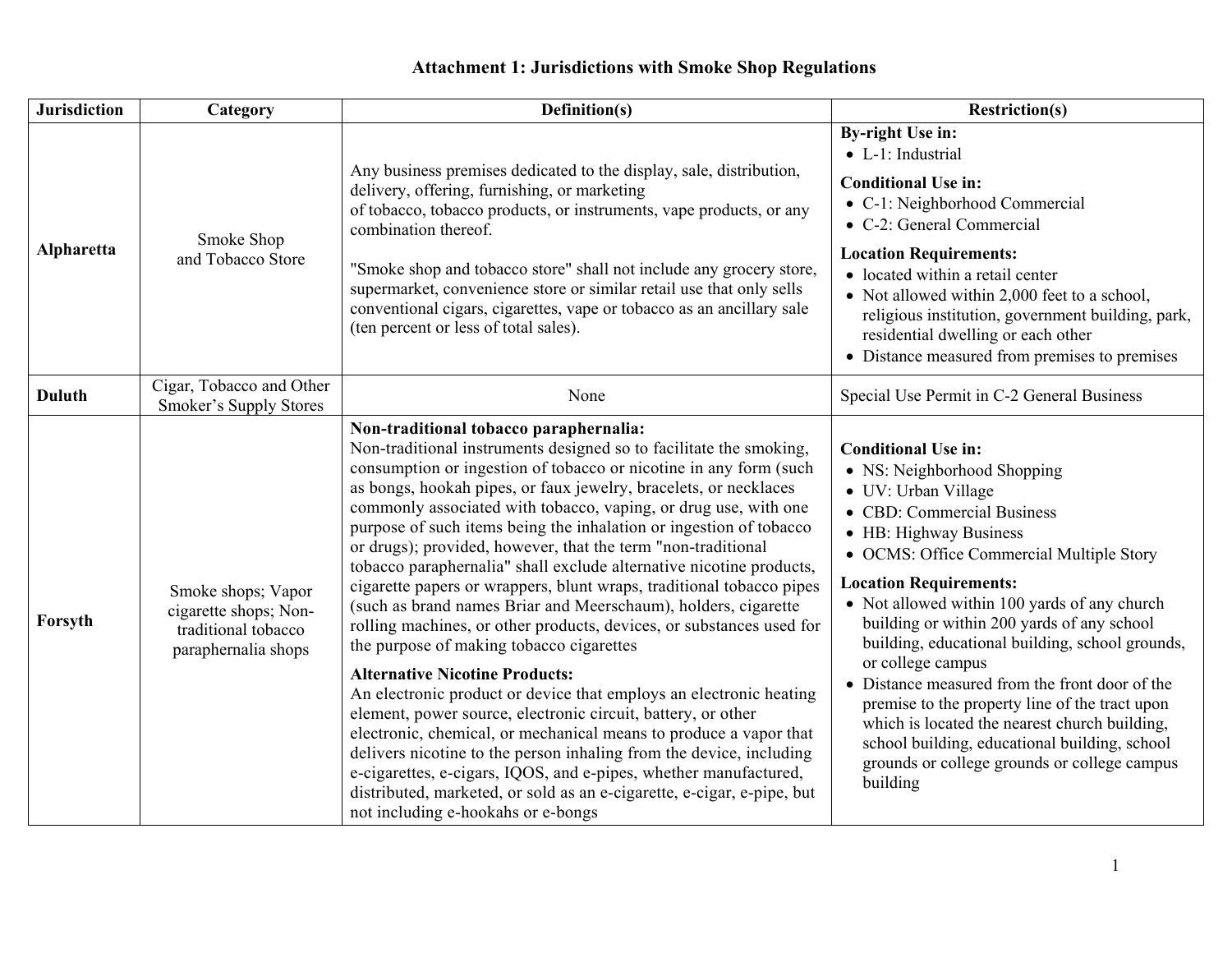| <b>Jurisdiction</b> | Category                            | Definition(s)                                                                                                                                                                                                                                                                                                                                                                                                                                                                                                                                                                                                                                                                                                                                                                                                                                                                                                                                                                                                                                                                                                                                                                                                        | <b>Restriction(s)</b>                                                                                                                                                                                                                                                                                                                                                                                                                                    |  |
|---------------------|-------------------------------------|----------------------------------------------------------------------------------------------------------------------------------------------------------------------------------------------------------------------------------------------------------------------------------------------------------------------------------------------------------------------------------------------------------------------------------------------------------------------------------------------------------------------------------------------------------------------------------------------------------------------------------------------------------------------------------------------------------------------------------------------------------------------------------------------------------------------------------------------------------------------------------------------------------------------------------------------------------------------------------------------------------------------------------------------------------------------------------------------------------------------------------------------------------------------------------------------------------------------|----------------------------------------------------------------------------------------------------------------------------------------------------------------------------------------------------------------------------------------------------------------------------------------------------------------------------------------------------------------------------------------------------------------------------------------------------------|--|
| Gwinnett            | Smoke Shop or<br>Novelty Shop       | None                                                                                                                                                                                                                                                                                                                                                                                                                                                                                                                                                                                                                                                                                                                                                                                                                                                                                                                                                                                                                                                                                                                                                                                                                 | <b>By-right Use in:</b><br>• C-2: General Business<br>• C-3: Highway Business                                                                                                                                                                                                                                                                                                                                                                            |  |
| <b>Milton</b>       | Vape Shop                           | Any business whose principal product line for retail sale is<br>alternative nicotine products or vape juice, or both. For the<br>purposes of this section, alternative nicotine products refer to any<br>products or devices that employ an electronic heating element,<br>power source, electronic circuit, battery, or other electronic,<br>chemical, or mechanical means to produce a vapor that delivers<br>nicotine to the person inhaling from the device, including<br>electronic cigarettes, electronic cigars, electronic hookahs,<br>electronic bongs and electronic pipes, whether manufactured,<br>distributed, marketed, or sold as an electronic cigarette, electronic<br>cigar, or electronic pipe. For the purposes of this section, vape<br>juice refers to any liquid that contains compounds containing<br>pharmaceutical grade vegetable glycerin, propylene glycol,<br>nicotine, food-grade flavoring, and water, and can be used for<br>vaping by means of an alternative nicotine product. For purposes<br>of this code section, "principal" shall mean that alternative nicotine<br>products, vape juice, or both constitute at least 25 percent of the<br>business's aggregate retail sales | Use prohibited in all zoning districts                                                                                                                                                                                                                                                                                                                                                                                                                   |  |
| <b>Norcross</b>     | Hookah and smoking<br>related shops | Any shop that involves the onsite sale or use of smoking related<br>products, including hookah, vape, cigarettes, and cigars                                                                                                                                                                                                                                                                                                                                                                                                                                                                                                                                                                                                                                                                                                                                                                                                                                                                                                                                                                                                                                                                                         | <b>By-right Use in:</b><br>• C-1: Neighborhood Business<br>• C-2: General Business<br>• HX: Historic Mixed-Use<br>• NX: Neighborhood Mixed-Use<br>• CAR: Commercial Auto Related Business<br>• CX: Community Mixed-Use<br>• BH: Buford Highway<br><b>Location Requirements:</b><br>• Not allowed within 500 feet of a school,<br>daycare, park, place of worship or playground<br>• Distance measured from premises to premises,<br>in the shortest path |  |